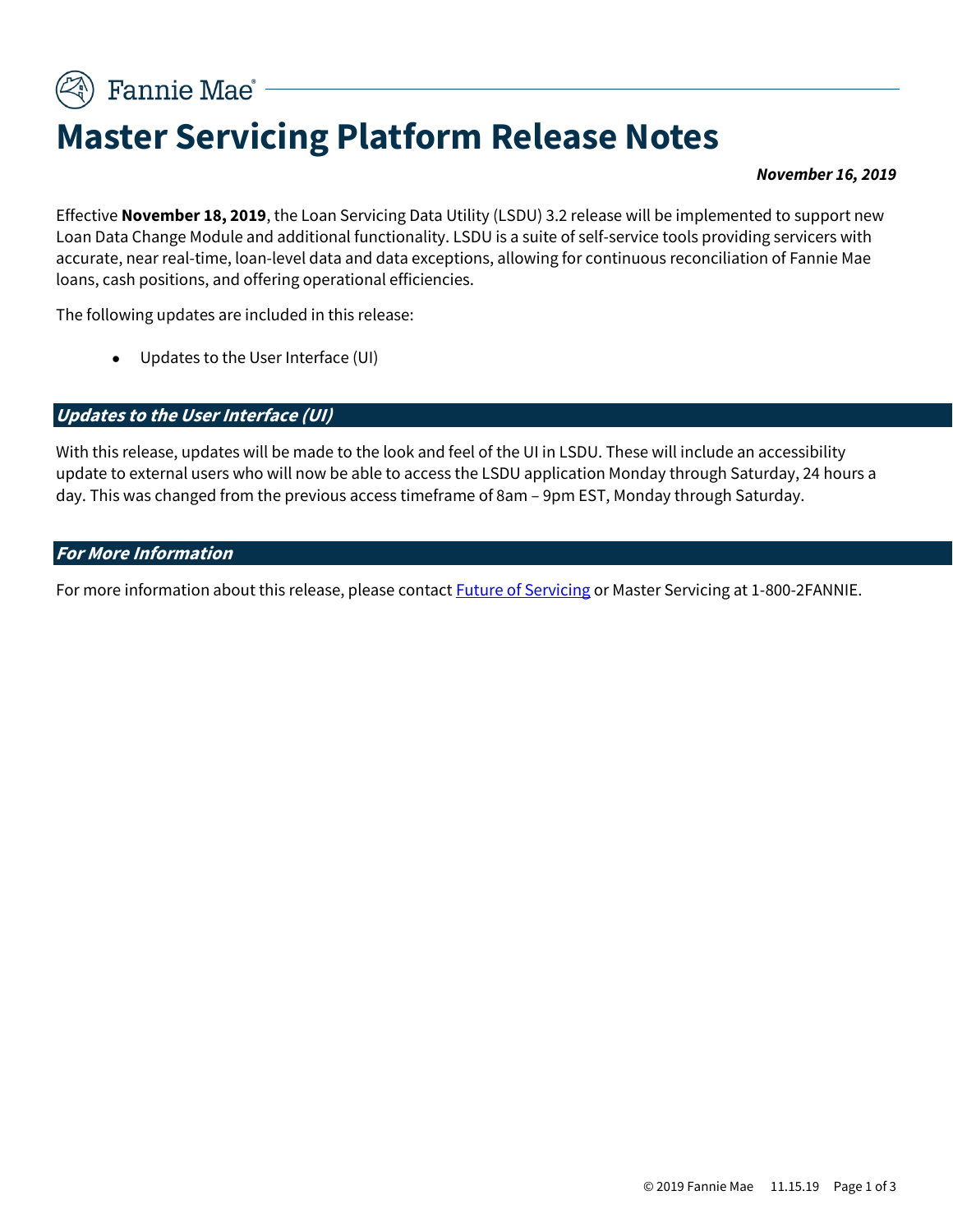## **Appendix A:**

The following data attributes will now be available to change in the LSDU – Loan Data Change module:

| <b>Data Attribute Name</b>                 |
|--------------------------------------------|
| <b>Borrowers Age</b>                       |
| <b>HMDA Borrower Gender Information</b>    |
| <b>HMDA Borrower Ethnicity Information</b> |
| <b>HMDA Race Information</b>               |
| <b>Property Year Built</b>                 |
| HMDA                                       |

### **Appendix B:**

The following data attributes must still be changed through the Post Purchase Agreement process.

| <b>Data Attribute Name</b>                       |
|--------------------------------------------------|
| <b>APR Spread</b>                                |
| First Time Homebuyer                             |
| Home Ownership and Protection Act (HOEPA)        |
| Monthly Income                                   |
| Monthly Housing Expense                          |
| Monthly Housing Date                             |
| Number of Borrowers                              |
| <b>Property Original Appraisal Amount</b>        |
| <b>Property Purchase Price</b>                   |
| Property Number of Units, Rents, and/or Bedrooms |